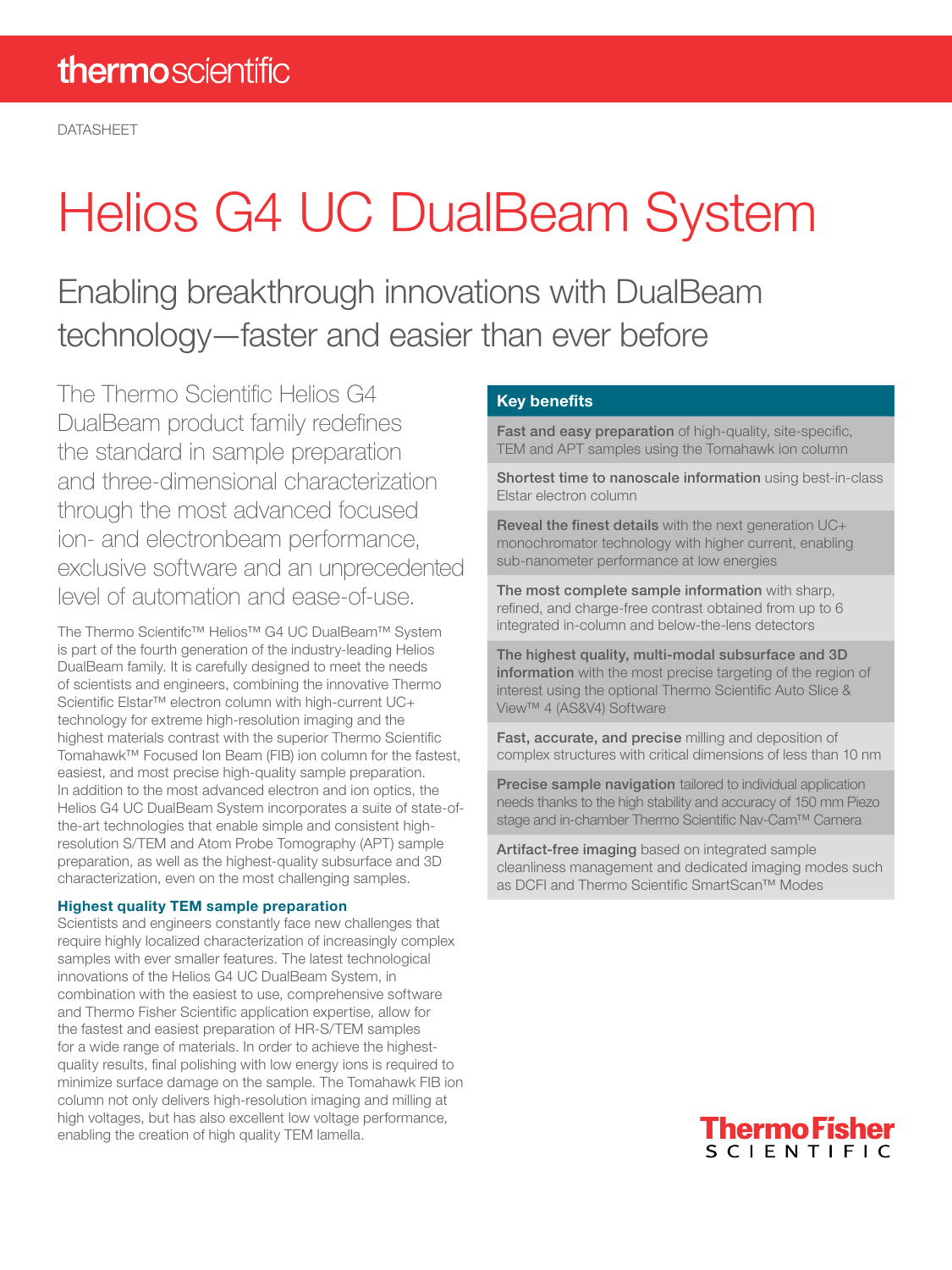

#### Highest resolution with the most precise materials contrast

The Helios G4 UC DualBeam System features an ultrahigh-brightness electron source with next-generation UC+ monochromator technology to reduce the beam energy spread below 0.2 eV for beam currents up to 100 pA. This enables sub-nanometer resolution and highest surface sensitivity at low landing energies. The innovative Elstar electron column provides the foundation of the system's unprecedented high-resolution imaging capability. It offers the best nanoscale details, using the widest range of working conditions, whether operating at 30 keV in STEM mode to access structural information or at lower energies to obtain charge-free, detailed information from the surface. With its unique triple detection system located inside the column and its immersion mode, the system is designed for simultaneous detector acquisition for angular and energyselective SE and BSE imaging. Fast access to the most detailed nanoscale information is guaranteed, not only top-down, but also on tilted specimens or cross-sections. Additional below-thelens detectors and the electron beam deceleration mode ensure the fast and easy simultaneous collection of all signals to reveal the smallest features in material surfaces or cross sections. Fast, accurate, and reproducible results are obtained thanks to the unique column design of the Elstar, which includes advanced auto alignments, constant power lenses for higher thermal stability, and electrostatic scanning for higher deflection linearity and speed.

#### Highest quality subsurface and 3D information

Subsurface or three-dimensional characterization is often required to better understand the structure and properties of a sample. The Helios G4 UC DualBeam System with optional AS&V4 Software allows for the highest-quality, fully automated acquisition of multi-modal 3D datasets, including, among others, BSE imaging for maximum materials contrast, energy dispersive spectroscopy (EDS) for compositional information, and electron backscatter diffraction (EBSD) for microstructural and crystallographic information. Combined with Thermo Scientific Avizo™ Software, it delivers a unique workflow solution for highest-resolution, advanced 3D characterization and analysis at the nanometer scale.

#### Productivity for all users

The Helio G4 UC DualBeam System will benefit researchers of all experience levels with its streamlined performance, allowing them to obtain highest-quality, reproducible results faster and easier. It includes our easiest-to-use and most comprehensive hardware and software, including advanced auto alignments and system optimization, AS&V4, and our guided TEM sample preparation workflow for unmatched ease of use and throughput. This interactive workflow automatically manages parts of the process while guiding users through the creation of high-quality samples in less than an hour. Its low-energy final polishing minimizes sample damage, producing high quality TEM lamellas suitable for HR-S/TEM, even when samples are created by novice users.



High-quality TEM lamella produced with Helios G4 in less than one hour using iFast-based Guided TEM Sample Preparation workflow.

#### Enabling real-world experimentation

Designed for the most challenging electron microscopy tasks in materials science, the Helios G4 UC DualBeam System can be equipped with a fully integrated, extremely fast, MEMSbased heating stage for sample characterization in closer to real-world working conditions. The Helios G4 UC DualBeam System combines expanded deposition and etching capabilities, enhanced sample flexibility and control, and an extensive iFast automation suite to create the most advanced DualBeam system ever assembled—all backed by our expert application and service support.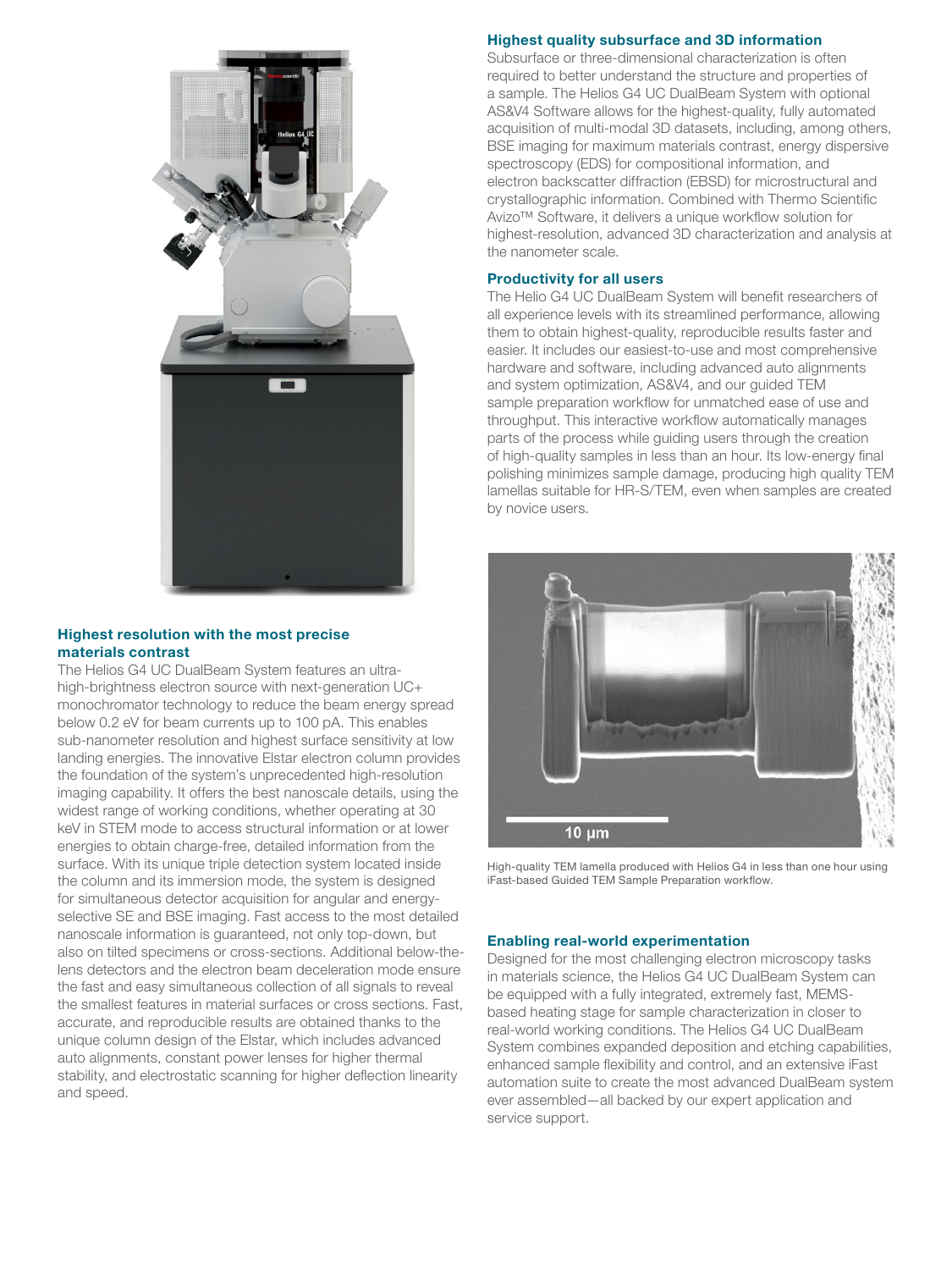#### Electron optics

- Elstar extreme high-resolution field emission SEM column with:
	- Immersion magnetic objective lens
	- High-stability Schottky field emission gun to provide stable high-resolution analytical currents
	- UC+ monochromator technology
- 60 degree dual objective lens with pole piece protection allows tilting larger samples
- Automated heated apertures to ensure cleanliness and touch free aperture exchange
- Electrostatic scanning for higher deflection linearity and speed
- ConstantPower™ Lens Technology for higher thermal stability
- Integrated Fast Beam Blanker\*
- Beam deceleration with stage bias from 0 V to -4 kV
- Minimum source lifetime: 12 month

#### Electron beam resolution

- At optimum WD:
	- 0.6 nm at 30 kV STEM
	- 0.7 nm at 1 kV
	- 1.0 nm at 500 V (ICD)
- At coincident point:
- 0.6 nm at 15 kV
- $-1.2$  nm at 1 kV

#### Electron beam parameter space

- Electron beam current range: 0.8 pA to 100 nA
- Accelerating voltage range: 200 V 30 kV
- Landing energy range: 20 eV 30 keV
- Maximum horizontal field width: 2.3 mm at 4 mm WD

#### Ion optics

Tomahawk ion column with superior high-current performance

- Ion beam current range: 0.1 pA 65 nA
- Accelerating voltage range: 500 V 30 kV
- 2-stage differential pumping
- Time-of-flight (TOF) correction
- 15-position aperture strip
- Maximum horizontal field width: 0.9 mm at beam coincidence point
- Minimum source lifetime: 1,000 hours

Ion beam resolution at coincident point

- 4.0 nm at 30 kV using preferred statistical method
- 2.5 nm at 30 kV using selective edge method

#### **Detectors**

- Elstar in-lens SE/BSE detector (TLD-SE, TLD-BSE)
- Elstar in-column SE/BSE detector (ICD)
- Elstar in-column BSE detector (MD)
- Everhart-Thornley SE detector (ETD)
- IR camera for viewing sample/column
- High performance ion conversion and electron (ICE) detector for secondary ions (SI) and electrons (SE)
- Sample navigation with in-chamber Nav-Cam Camera
- Retractable low voltage, high contrast directional solid-state backscatter electron detector (DBS)\*
- Retractable STEM 3+ detector with BF/ DF/ HAADF segments\*
- Integrated beam current measurement

#### Stage and sample

High precision 5-axis motorized stage, with XYR axis Piezo driven

- XY range: 150 mm
- Z range: 10 mm
- Rotation: 360° (endless)
- Tilt range: -10° to +60°
- XY repeatability: 1 μm
- Max sample height: Clearance 55 mm to eucentric point
- Max sample weight: 500 g (including sample holder)
- Max sample size: 150 mm with full rotation (larger samples possible with limited rotation)
- Compucentric rotation and tilt

#### Vacuum system

- Complete oil-free vacuum system
- Chamber vacuum:  $< 2.6 \times 10^{-6}$  mbar (after 24 h pumping)
- Evacuation time: < 5 minutes

#### Chamber

- E- and I-beam coincidence point at analytical WD (4 mm SEM)
- Ports: 21
- Inside width: 379 mm
- Integrated plasma cleaner

#### Sample holders

- High-resolution multi-stub mount holder
- Vise specimen holder to clamp irregular, large or heavy specimens to the specimen stage\*
- Universal mounting base (UMB) for stable, flexible mounting of many combinations of samples and holders such as flat and pretilt stubs, and row holders for TEM grids\*
- Various wafer and custom holder(s) available by request\*

#### Image processor

- Dwell time range from 25 ns 25 ms/pixel
- Up to  $6144 \times 4096$  pixels
- File type: TIFF (8, 16, 24-bit), BMP or JPEG standard
- SmartSCAN Modes (256 frame average or integration, line integration and averaging, interlaced scanning)
- DCFI (Drift Compensated Frame Integration)

#### System control

- 64-bit GUI with Windows 7, keyboard, optical mouse
- Up to four live images showing independent beams and/or signals. Live color signal mixing
- Local language support: Check with your local Thermo Fisher Sales representatives for available language packs
- Two 24-inch widescreen monitors (1920×1200 pixels) for system GUI and full-screen image
- Microscope controlling and support computers seamlessly sharing one keyboard, mouse and monitors